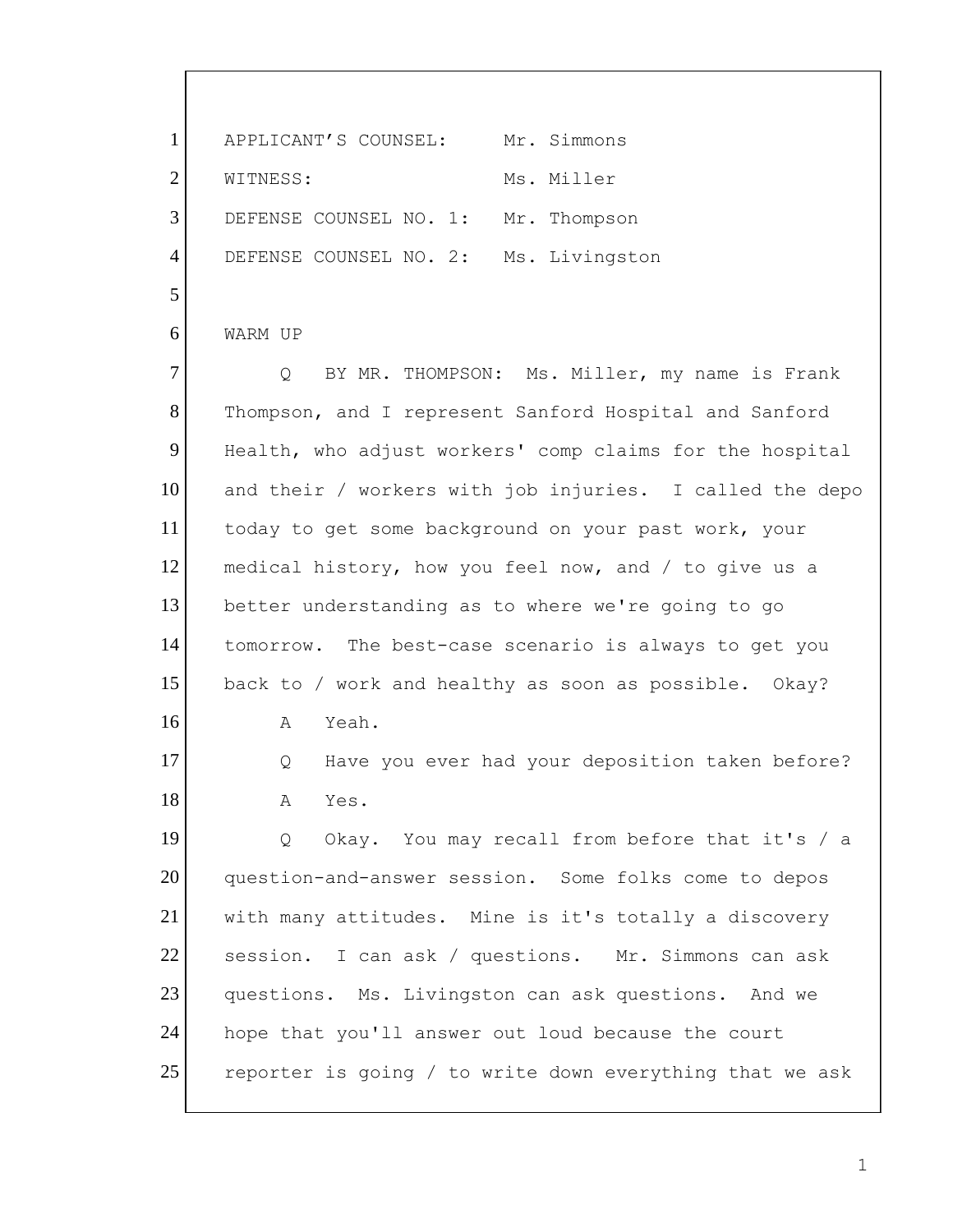1 and everything that you answer. 2 MS. LIVINGSTON: I'm sorry to interrupt, but I don't 3 think the witness knows that I / represent the Sanford's 4 Aspen facility. 5 MR. SIMMONS: No. I advised her. She is aware. 6 Q BY MR. THOMPSON: It's also important that -- as  $7$  you just saw, that she took your oath  $*/$  too. So, 8 please, if we ask a question and you're not certain what 9 we mean, say, "I don't know what you mean." That's an 10 acceptable / answer. We'll try to rephrase it. We don't 11 want you quessing. Okay? 12 A Yes. 13 Q And it's also important that you do answer aloud 14 so she can / type down a response. And I'm sure she'll 15 kick one of us if we're not doing it loud enough. Okay?  $16$  A Yes. 17 | Q Have you taken anything / today that are going 18 to -- that would interfere with your being able to 19 respond today? 20 A No.

21 Q Okay. We'll talk about medicines later, too, as 22 part / of this whole session.

23 Counselor, do you have your file here with you? 24 MR. SIMMONS: Yes, I definitely do. 25 MS. LIVINGSTON: I have mine as well.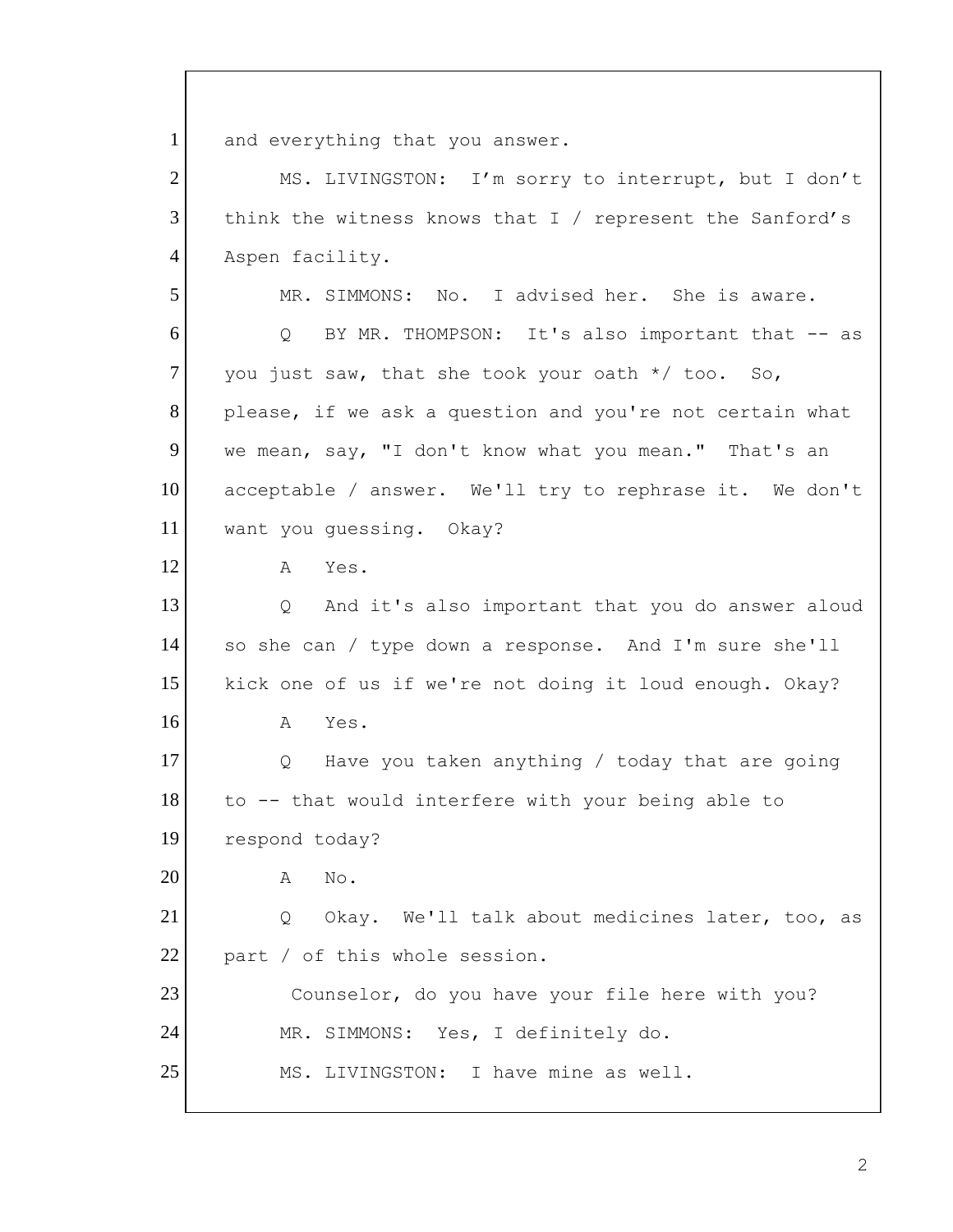| BY MR. THOMPSON: So you can / see we're not<br>Q          |
|-----------------------------------------------------------|
| coming in here blind of information. We do know that      |
| actually you guys have a history of an injured worker and |
| an / attorney. He has represented you in the past; is     |
| that right?                                               |
| Yes.<br>A                                                 |
| We have records of some of those old injuries.<br>Q       |
| Some of them are $-$ / may be relevant, and others of     |
| them may not; so I'm not going to try to waste your time  |
| on irrelevant things. If I */ do get sidetracked, I'm     |
| sure Mr. Simmons will bring it to my attention. Do you    |
| know that you have an agreed medical evaluation set up /  |
| in March, March 23, of next year?                         |
| Yes.<br>A                                                 |
| That will be with Dr. Sophia Winters, and we<br>Q         |
| would hope that you will be able to / attend that. If     |
| there's any reason beforehand that something comes up,    |
| please let your counsel know so that we can make a timely |
| change in / the schedule. Okay?                           |
| Yes.<br>Α                                                 |
| Dr. Winters is someone who's a surgeon that has<br>Q      |
| been involved in workers' compensation for a long time;   |
| so she should / perform the kind of evaluation that we    |
| all need to move your claim forward.                      |
| Okay?                                                     |
|                                                           |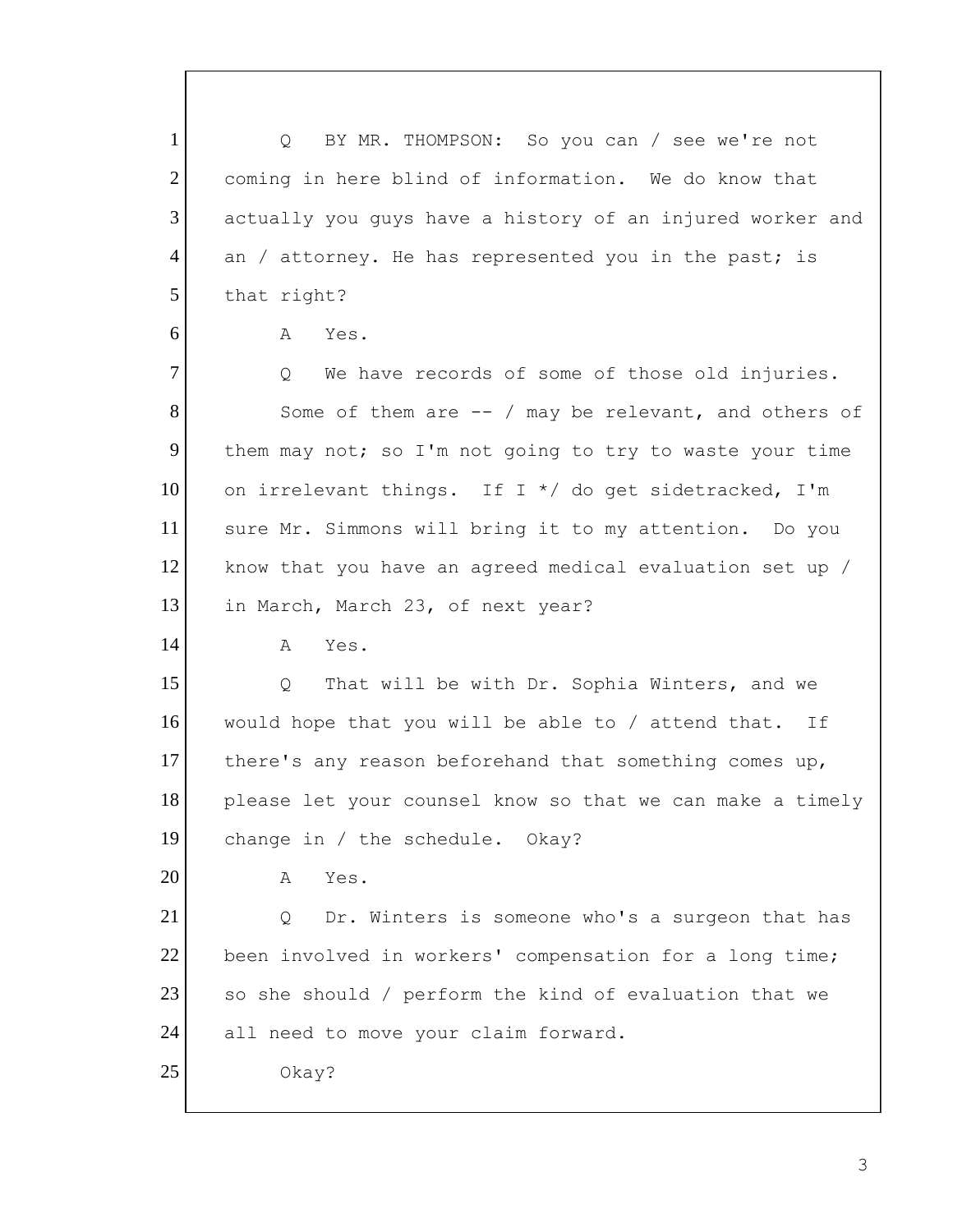1 A Yes. 2 Q You just gave your address to the court 3 reporter, / and that's on Christopher Avenue, isn't it? 4 A Correct. 5 | Q How long have you lived at that address? 6 A A year and a half. 7 Q Who lives there with / you? 8 A Only me. 9 Q Just by yourself? 10 A Yes. 11 Q You have children, don't you? 12 A Negative. 13 | Q I recall at one time I saw that you -- in the 14 record / you did have some children. 15 A No. 16 Q You've never had any kids? 17 MR. SIMMONS: Objection, Counsel. That's 18 argumentative. 19 MS. LIVINGSTON: I'll join in that objection. 20 MR. SIMMONS: You should answer, though. 21 THE WITNESS: No. \*/  $22$  \*\* END OF WARM UP\*\* 23 24 25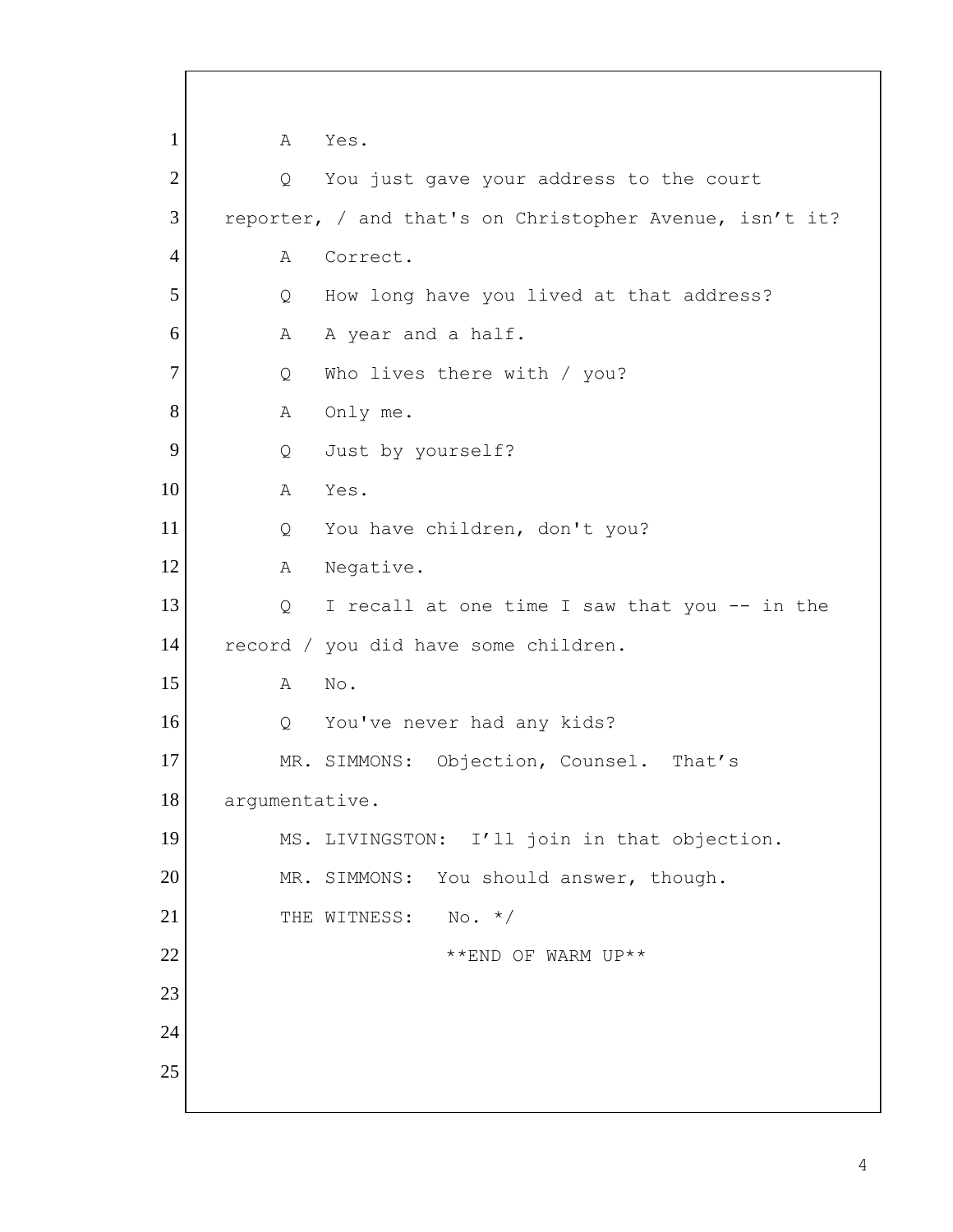1 EXAM 2 | Q BY MR. THOMPSON: You're not married at this 3 time? 4 A No. 5 Q Have you been married in the past? 6 A No. 7 | Q Okay. Do you remember when you were first hired 8 by / Sanford? 9 A Yes. 10 Q When? 11 A In May of I believe '14. 12 Q Actually, the information I have is May 4. You 13 started in '14 working at Sanford / General; right? 14 MS. LIVINGSTON: I think you misspoke, Counsel. I 15 have the date of hire as May 3. 16 MR. SIMMONS: That is my information as well. 17 MR. THOMPSON: Let me correct / the record. 18 | Q Is it true you started with Sanford General on 19 May 3, 2014? 20 A Yes. 21 Q Now, previously you had also worked for them at 22 the / Aspen Street building; is that right? 23 A Yes. 24 Q We're distinguishing between these two different 25 employers although they have the same parent company.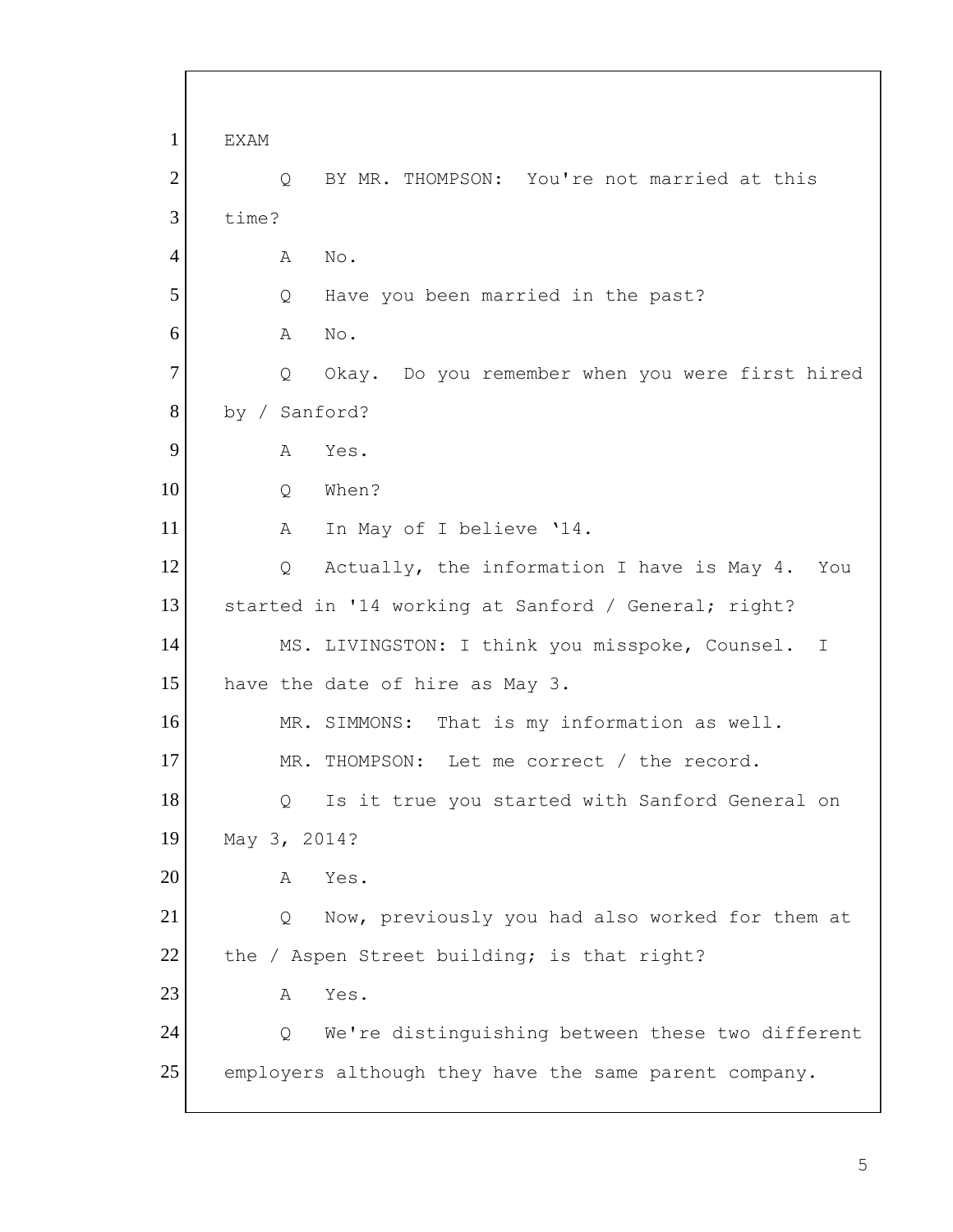1 But / for purposes of this discussion about your 2 employers, we're talking about Sanford General; right? 3 It's just near here; right? 4 A Yes. 5 | Q When you were hired at Sanford / General, into 6 what capacity were you hired? 7 A As an RN interim nurse. 8 | Q How long have you been an RN? 9 A A year and a half. 10 | Q And / you were certified a year and a half ago? 11 A I was licensed in, I believe, June of '14. 12 Q After your hire? 13 A That's right. 14  $\beta$  Are you \*/ telling me that when you were hired 15 in May of '14, you were not licensed as an RN? 16 A No. I was an interim permit RN. / 17 MS. LIVINGSTON: Objection. Vague and ambiguous. 18 MR. SIMMONS: Yeah. I think there's a double 19 negative there. 20 MR. THOMPSON: I think her answer clarified it, but 21 I will try it again. 22 Q When / you were hired in May of 2014, is it true 23 that you were not yet a certified RN? 24 A That is true. I had an / interim permit. 25 | Q Okay. And in what part of the hospital did you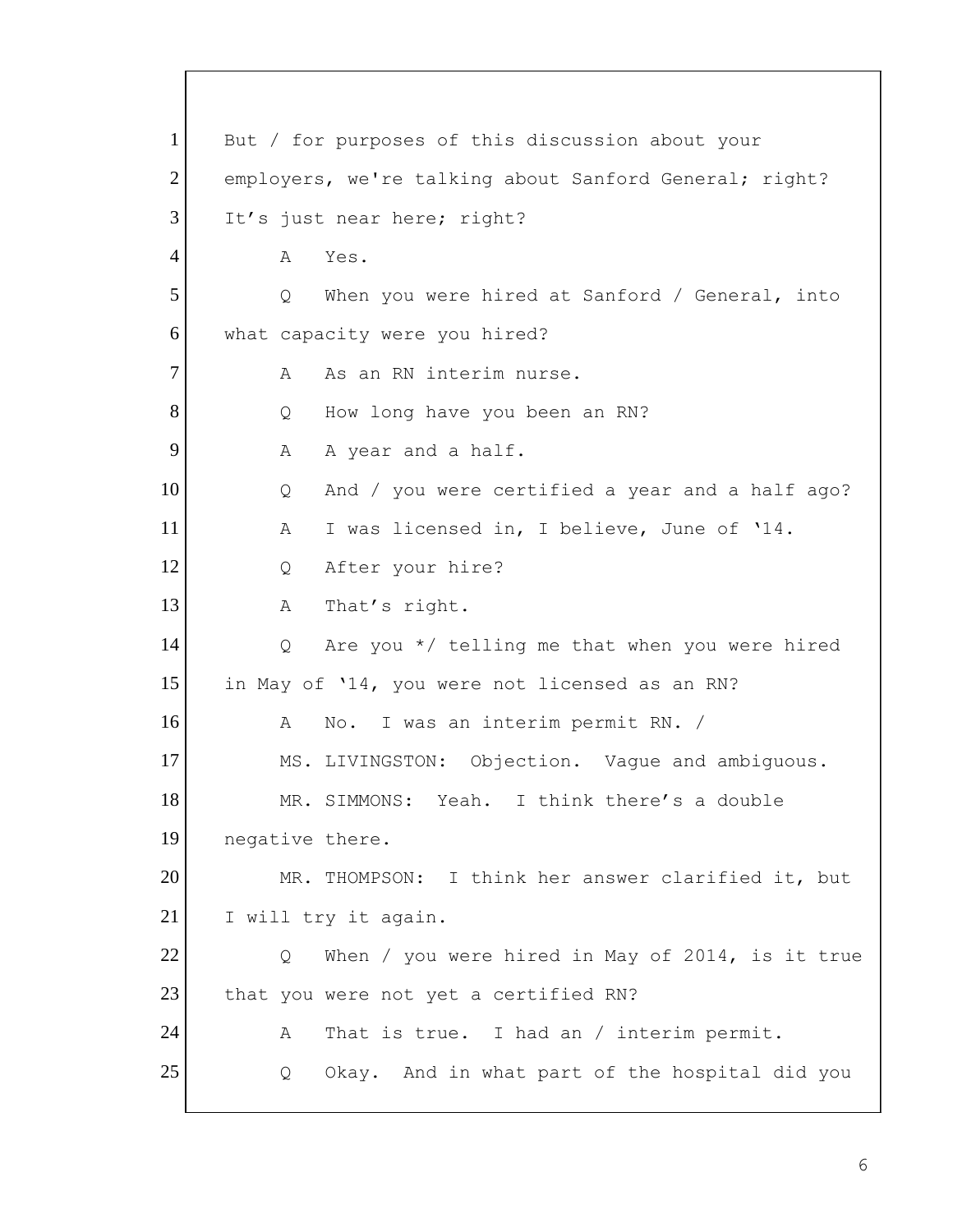1 work at Sanford General? 2 A Emergency room. 3 Q During your whole employ, then, which is / about 4 two and a half years, did you always work in the 5 emergency? 6 A Yes. 7 Q Who was your supervisor there? 8 A James Jones. 9 9 Q Was he generally your / supervisor for the 10 entire year and a half at the Sanford emergency room? 11 a We have more than one. 12 Q Okay. Is he the one who you / worked most often 13 under? 14 A We work under all of them all the time. 15 | Q Who else can you -- comes to mind? 16 A Francine Robinson, Luis Sanchez, and / Joe Tran. 17 Q These are all emergency room managers? 18 A Yes. One's a floor manager. 19 Q Okay. 20 A Was a floor manager. 21 Q How many hours a week did you \*/ work generally 22 in the emergency room at Sanford?  $23$  A 24 to 36 hours. 24 25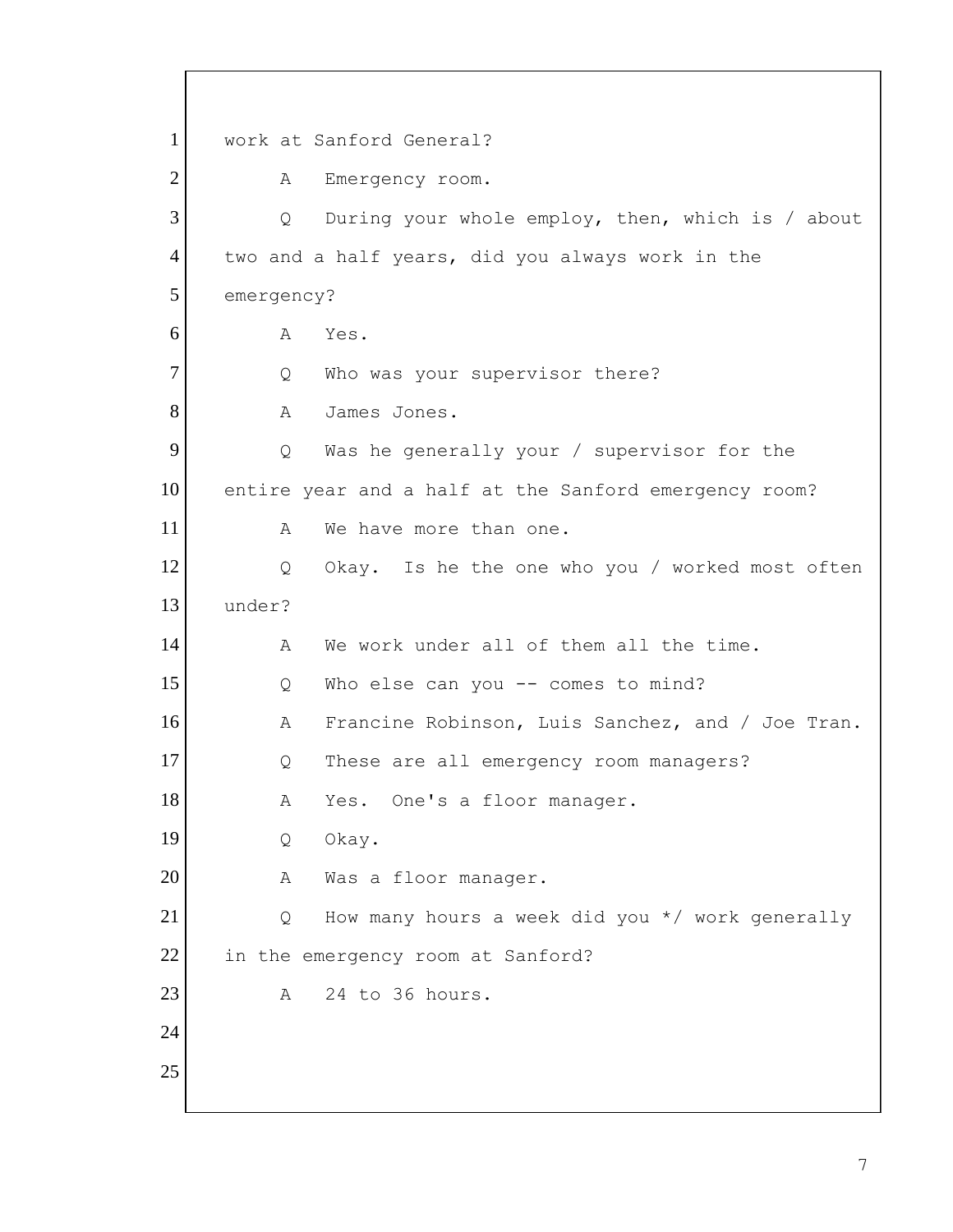1 START TYPING 2 Q BY MR. THOMPSON: So it wasn't really a full-3 time position, but 24 to 36 on the average? 4 A Yes. 5 | Q Is that in a single week or / in a two-week pay 6 period? 7 A 36 hours one week, 24 hours the alternating 8 week. 9 Q Okay. And that was kind of routine? 10 A Yes. / 11 | Q If I do my math correctly, that's kind of like 12 30 hours a week average? 13 A Okay. 14 | Q Now, I know that the injury that brings us / all 15 here today was in late August of 2016, just a few months 16 ago; is that correct? 17 MS. LIVINGSTON: Objection. Misstates the record, 18 Counsel. 19 MR. THOMPSON: I don't / believe it does. 20 MR. SIMMONS: I don't see how it does either. 21 MR. THOMPSON: I will stand by my question. 22 MS. LIVINGSTON: I'm just making a record of my 23 objection. 24 MR. SIMMONS: You / may answer the question. 25 THE WITNESS: I don't remember it.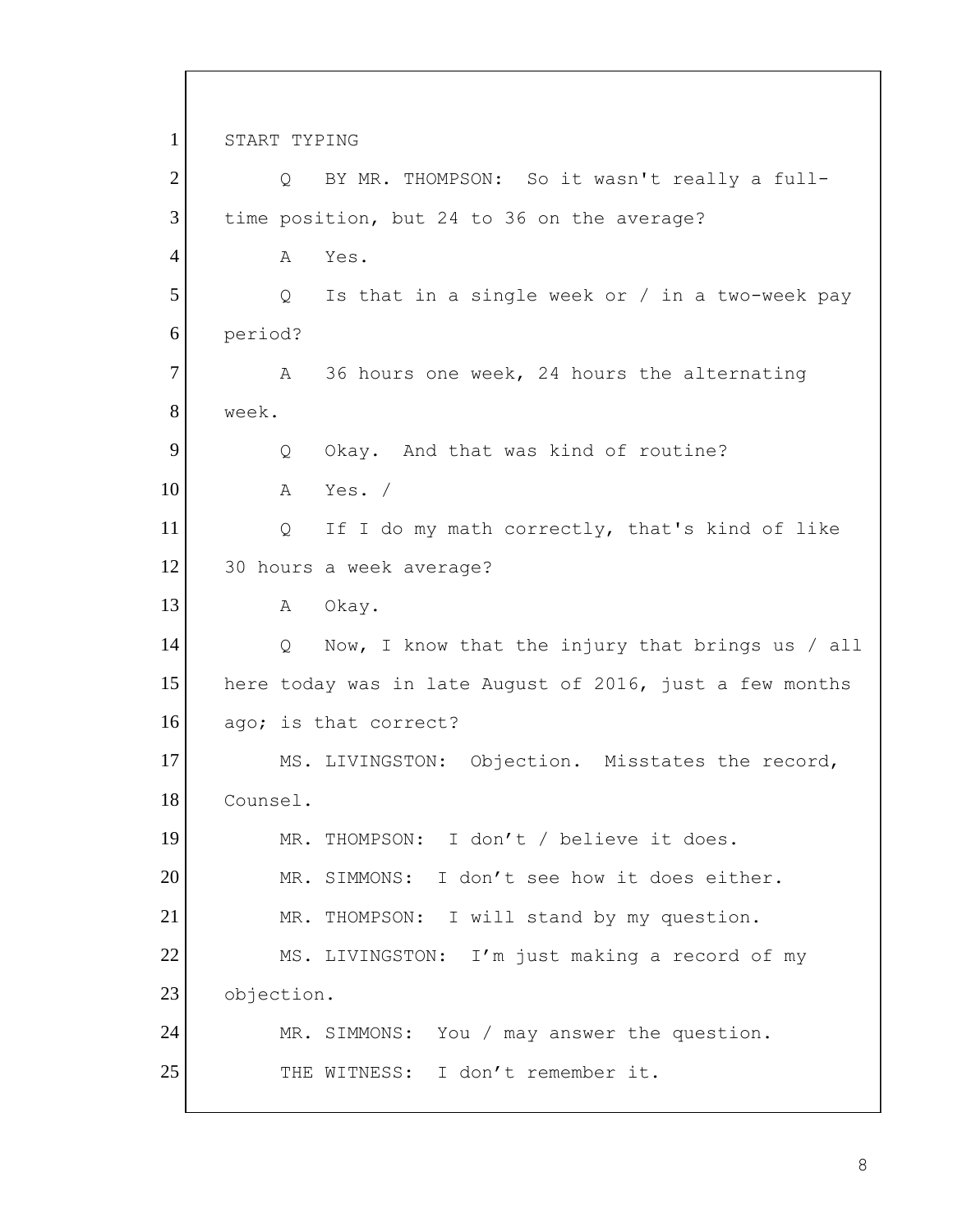1 Q BY MR. THOMPSON: Were you injured in August of 2 2016? 3 A Yes. 4 Q Did you go -- did you ever return to work / at 5 Sanford General for any time after that? 6 A Yes. 7 | Q What kind of work was offered you after you 8 returned to work after the injury in / late August of 9 '16? 10 A Modified duty. 11 O Was it modified within the ER? 12 A It was in an office. 13  $Q$  In the ER or next to  $*/$  it? 14 A Yes. 15 | Q What were -- how did your activities change from 16 an ER RN in August of '16 to the modified work that 17 they / gave you following your injury? 18 A I did phone work. 19 Q Okay. 20 A And made discharge phone callbacks, discharge 21 callbacks. 22 Q Did you do any patient interviewing / other than 23 phone? 24 A Phone. 25 Q No face to face?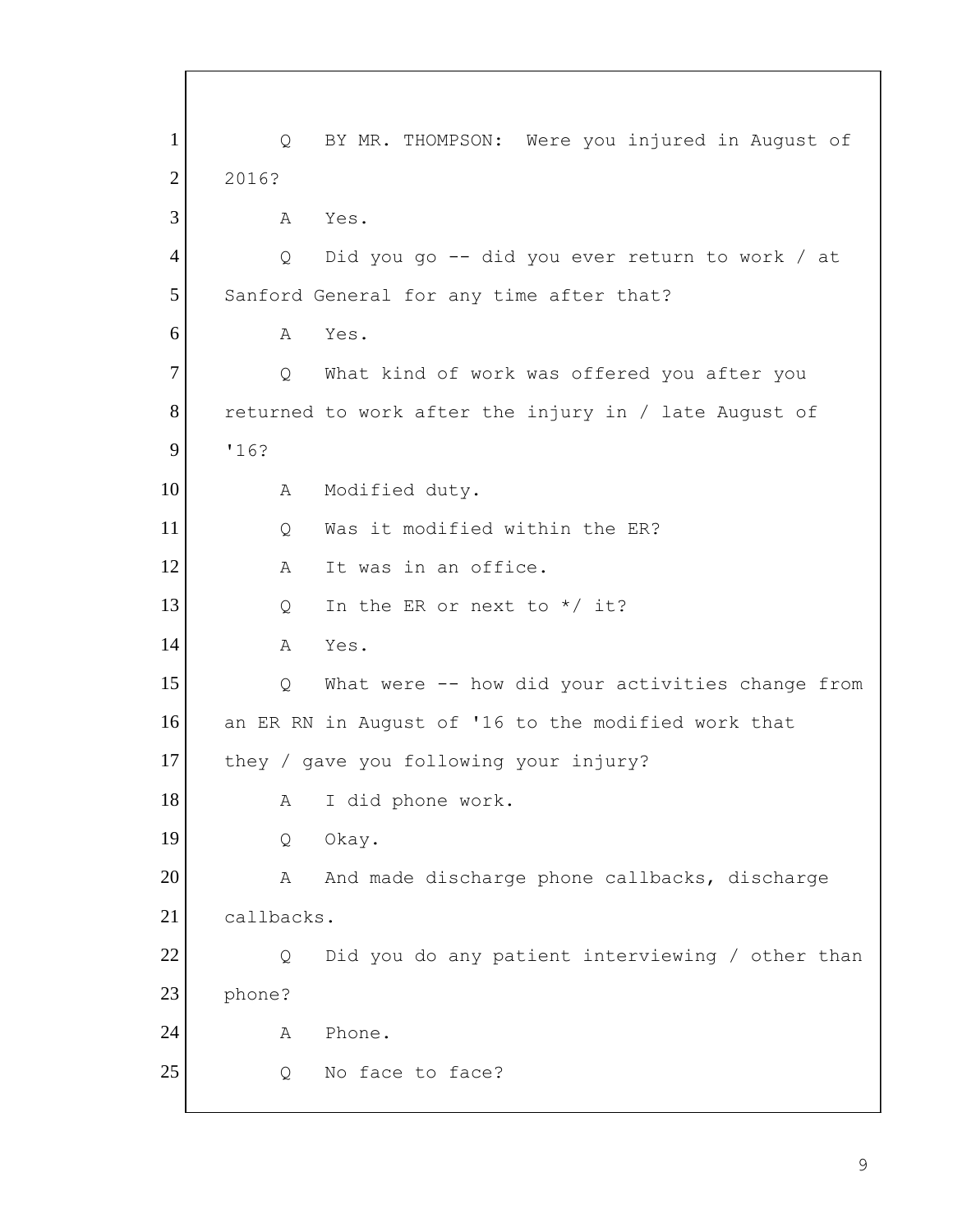| $\mathbf{1}$ | Α<br>No.                                                  |
|--------------|-----------------------------------------------------------|
| $\mathbf{2}$ | No filing?<br>Q                                           |
| 3            | No.<br>Α                                                  |
| 4            | Only telephone.<br>Q                                      |
| 5            | Were you still working 24 to 36 hours?                    |
| 6            | No. /<br>A                                                |
| $\tau$       | How many hours did you work when your work was<br>Q       |
| 8            | modified?                                                 |
| 9            | Four hours a week -- wait. No. Twelve hours a<br>A        |
| 10           | week. Twelve hours a week. / Three four-hour shifts one   |
| 11           | week and then two four-hours the alternating week.        |
| 12           | Okay. Was your salary the same as a nurse<br>Q            |
| 13           | before the / injury as the modified job after the injury? |
| 14           | No.<br>Α                                                  |
| 15           | Your hourly pay, was that the same?<br>Q                  |
| 16           | I don't know.<br>Α                                        |
| 17           | I can imagine that if you're / only working 12<br>$\cup$  |
| 18           | hours a week now, you probably didn't bring a paycheck    |
| 19           | home as much as you did before; right?                    |
| 20           | MR. SIMMONS: That's argumentative. I'll object /          |
| 21           | as phrased.                                               |
| 22           | MS. LIVINGSTON: I would join in that objection.           |
| 23           | BY MR. THOMPSON: With only working 12 hours,<br>Q         |
| 24           | is your paycheck the same as it was prior to your         |
| 25           | injury? */                                                |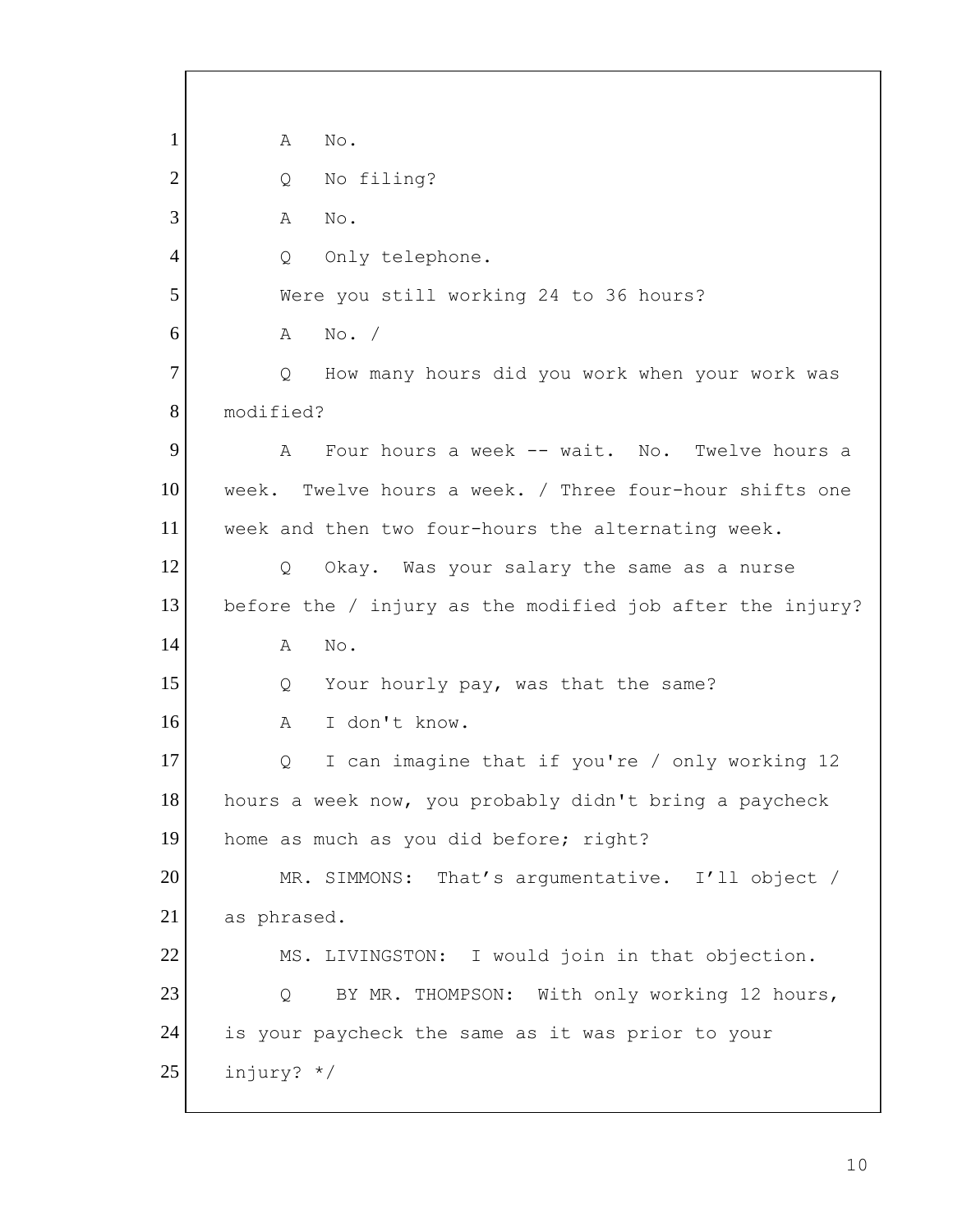1 A No.  $2$  Q You don't recall if it was the same hourly rate 3 or just fewer hours? 4 A I believe the hourly rate was less. 5 Q Do you remember / getting checks from Sanford 6 Health, actually Travelers, that were described as wage 7 loss? 8 A Yes. 9 9 Q Do you know the term "wage loss"? Are you 10 familiar with / that word? 11 A Yes. 12 Q They were intending to give you money for the 13 wages that you were losing because you were injured. Is 14 that your understanding / of what "wage loss" is? 15 MR. SIMMONS: Mischaracterizes the testimony. 16 MS. LIVINGSTON: Join. 17 Q BY MR. THOMPSON: Do you know that wage loss is 18 to replace the wages you were losing due to / your 19 injury? 20 A Correct. 21 Q All right. How long did that continue? 22 A While I was on modified duty until 23 August 15th. 24 Q Okay. 25 A And I still receive checks. /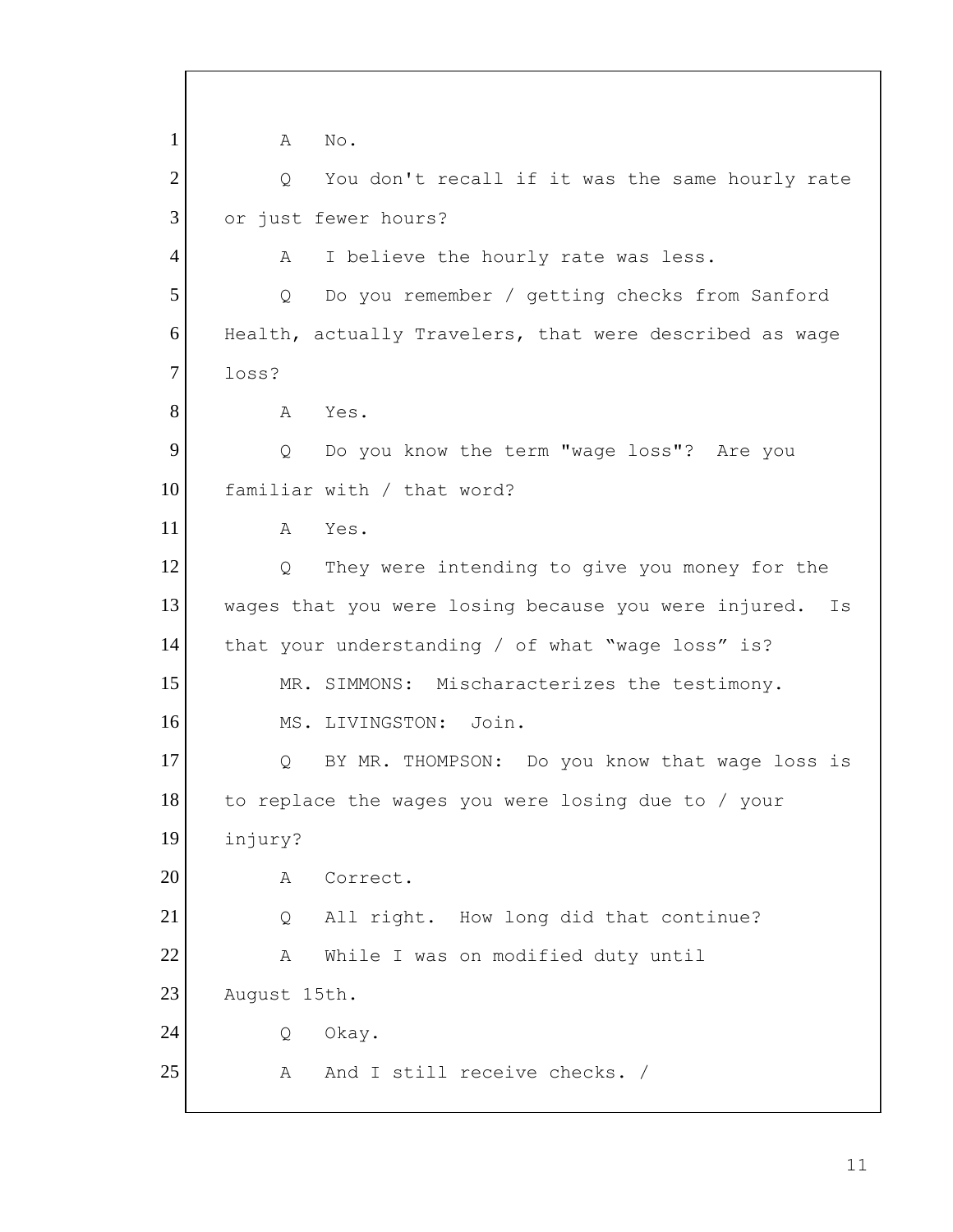1 Q Okay. Are you getting the same amount of checks 2 now in the first part of November that you were getting 3 in the first part of / August when you were still doing 4 modified work? 5 A I have -- I don't know. I haven't calculated 6 it. 7 Q Okay. Let me just ask it differently. 8 A Sure. / 9 Q Are you working at all now? 10 A No. 11 Q So are you getting full temporary disability 12 right now? 13 A I think so, yes. 14 | Q Before you were getting partial \*/ disability? 15 A Yes. 16 O Have you worked for anyone at all to earn a 17 check since leaving Sanford as a modified employee in 18 August '15? 19 A No. 20 Q Do / you have any other source of income other 21 than the checks that you're getting from Sanford 22 Health? 23 A No. 24 | Q Now, do you recall -- again, you recall / and 25 you said that you were hired by Sanford General ER as an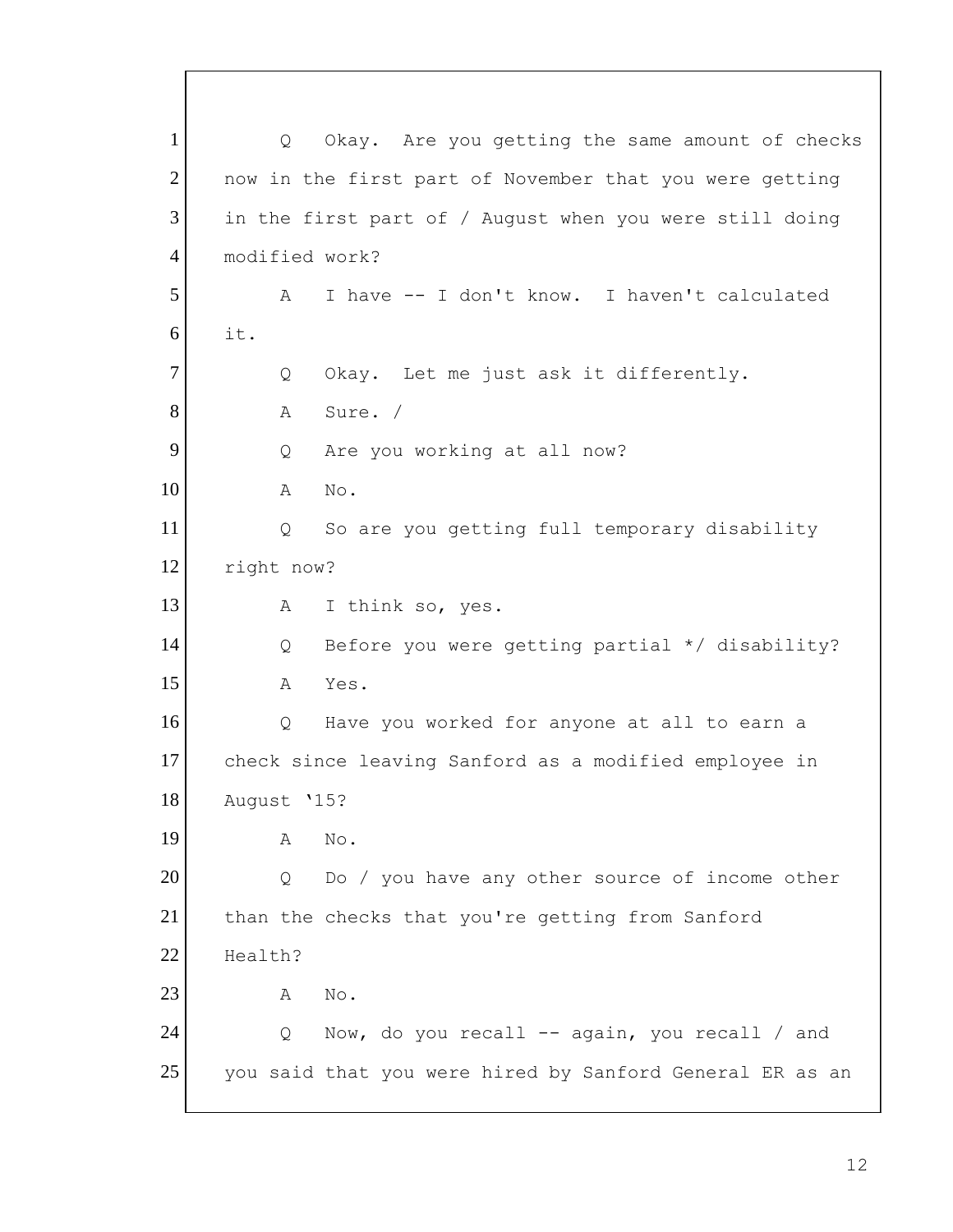1 interim employee -- 2 MS. LIVINGSTON: Interim what? 3 MR. SIMMONS: Can you describe that again, please. 4 THE WITNESS: Permit / nurse. Interim permit. 5 | Q BY MR. THOMPSON: Okay. Who did you work for 6 just before that? 7 A A clinic. 8 Q And where is that? 9 A Fresno. 10 Q How long did you work for / the clinic? 11 A Possibly five months. 12 Q What did you do for the clinic in Fresno? 13 A I was in training. 14 | Q What were you in training to become? / 15 A I was an LVN in training. 16 Q Okay. Why did you leave the clinic? 17 A I passed my state license exam and got my RN / 18 and wanted a job as an emergency room nurse. 19 | Q Sanford General gave you that chance? 20 A Yes. 21 Q You weren't going to do that at the clinic; / 22 right? 23 A I'm sorry? 24 Q You would not have been doing that at the 25 clinic; correct?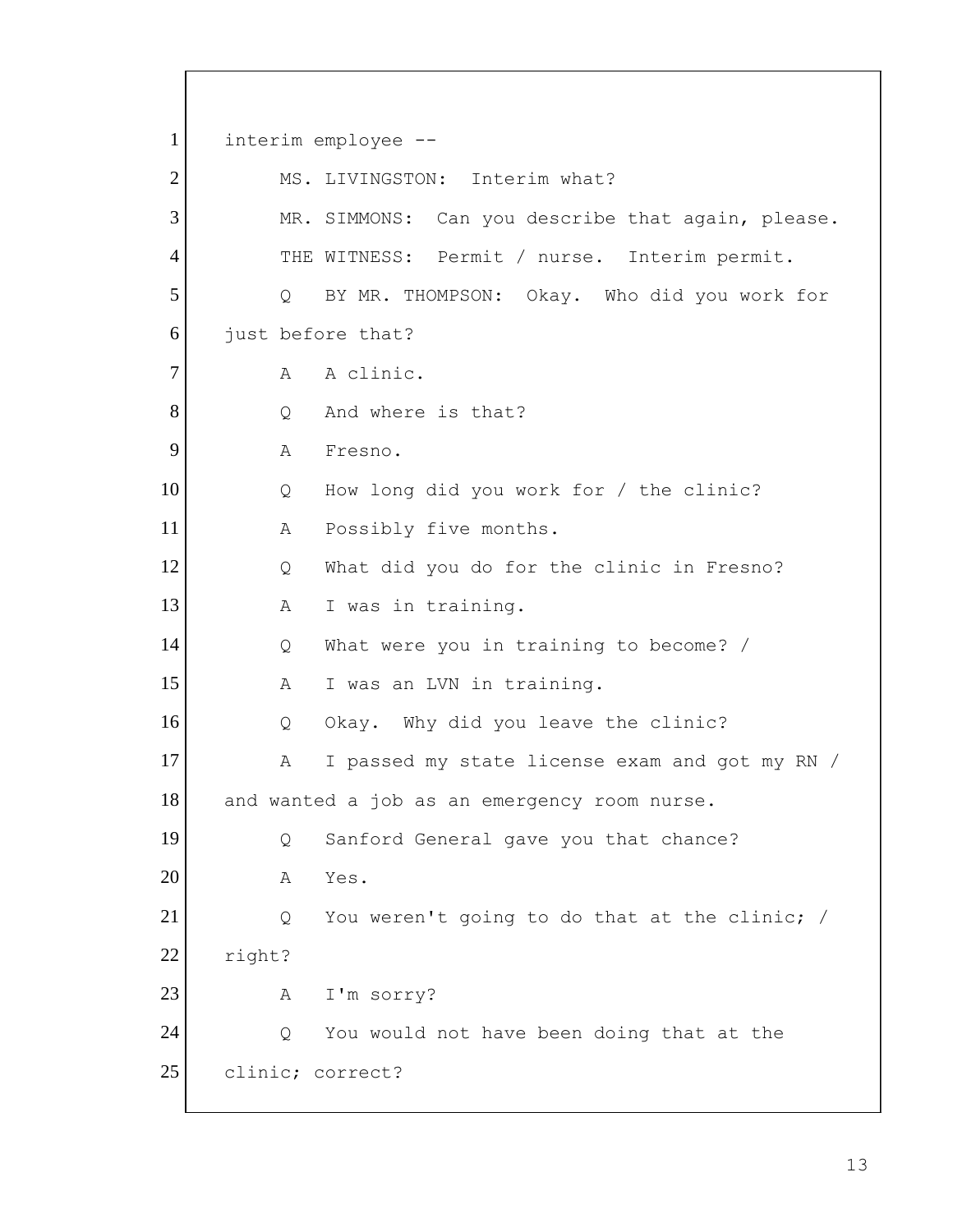1 A Correct. 2 | Q Did you have any injuries while working that  $3$  four-month  $*/$  period at the clinic? 4 A No. 5 Q Who did you work for before then? 6 MR. SIMMONS: Excuse me, but do we really need to go 7 back that far? 8 MR. THOMPSON: I / believe it has direct bearing on 9 my case. 10 MS. LIVINGSTON: It is relevant, and I think the 11 witness should answer. 12 MR. SIMMONS: I have not instructed her to not / 13 answer. She may go ahead at this point. 14 | Q BY MR. THOMPSON: Who did you work for before 15 your position at the clinic? 16 A Sierra Hills, a long-term care / home. 17 Q What city is that in? 18 A Del Mar. 19 | Q At the Sierra Hills Care Center in Del Mar, did 20 you suffer any injuries while working there? / 21 A No. 22 Q How long did you work at Sierra Hills? 23 A Approximately seven months. 24 Q Were you an LVN there as well? 25 A Yes.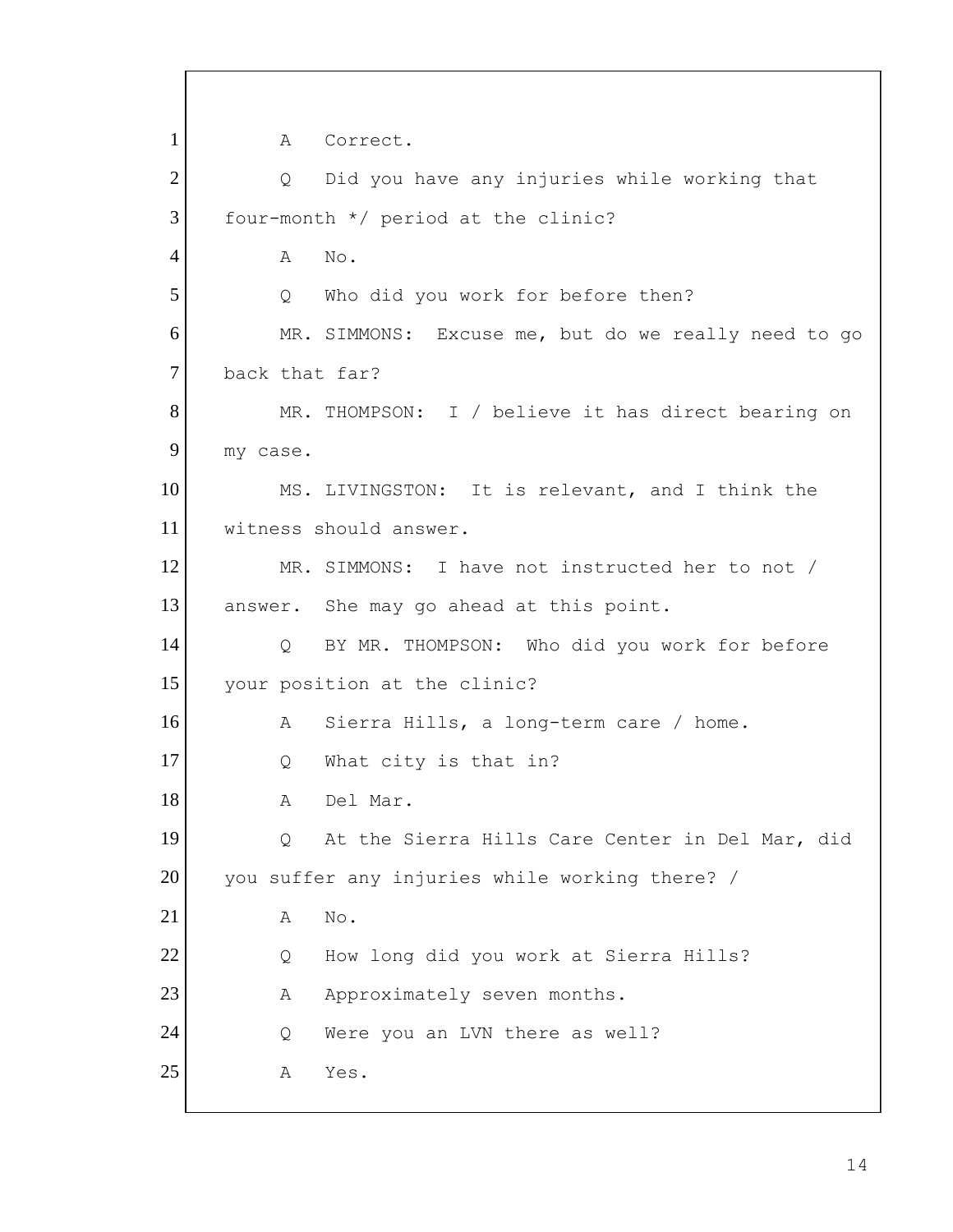1 Q What were your / duties at Sierra Hills Care 2 Center in Del Mar? 3 A All duties within the scope of the practice of 4 an LVN. 5 | Q And were your / responsibilities as an LVN to 6 include moving patients into chairs from beds and so 7 forth? 8 A No. 9 Q Did you turn patients? 10 A No. 11 Q Help to / the bathroom? 12 A No. 13 13 Q What were your duties as an LVN at the care 14 center? 15 MR. SIMMONS: Asked and answered, Counsel. 16 Objection. She just told you. \*/ 17 MR. THOMPSON: Please state a legal objection and 18 refrain from speaking objections. 19 MR. SIMMONS: It's been asked and answered. 20 You may answer. 21 THE WITNESS: Gave meds, breathing treatments. 22 Q BY MR. THOMPSON: Okay. Who did / you work for 23 before them? 24 | A High Five Medical Services. 25 O Where is that?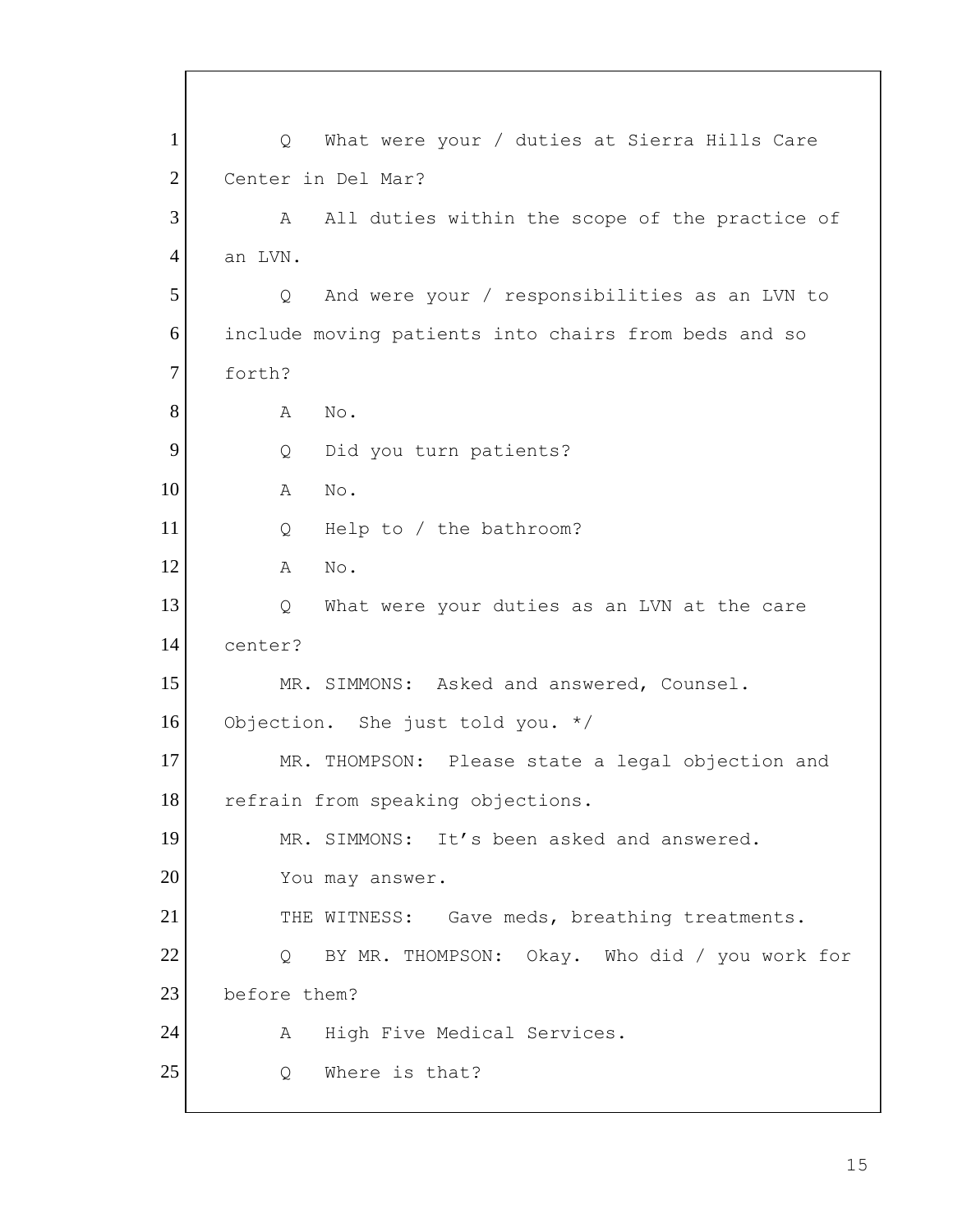1 A Was in Fresno. 2 Q What kind of a business is High Five Medical 3 Services? / 4 A Registry.  $5$  Q So that's a registry that you would sign up for,  $6$  and they'd send you out to a place that needed an LVN? / 7 A Correct. 8 Q How long did you work for the registry? 9 A I don't remember. 10 | Q Now, some time ago, as we mentioned either on or 11 off the record, / you worked for Sanford Del Mar as well; 12 right? 13 A Correct. 14 | Q Do you remember what period of time you worked 15 for Sanford Del Mar? 16 A I believe -- / and I could be off by a year or 17 two -- '96 through 2000. 18 Q Okay. Are you positive? 19 A Approximately. That's approximate. 20 Q Okay. What / did you do at Sanford Del Mar? 21 A ER technician. 22 Q And what does an ER tech do? 23 A We did EKGs, splints, crutches, moving 24 patients, / vital signs, hooking up to monitors. 25 Q Were you an LVN at that time?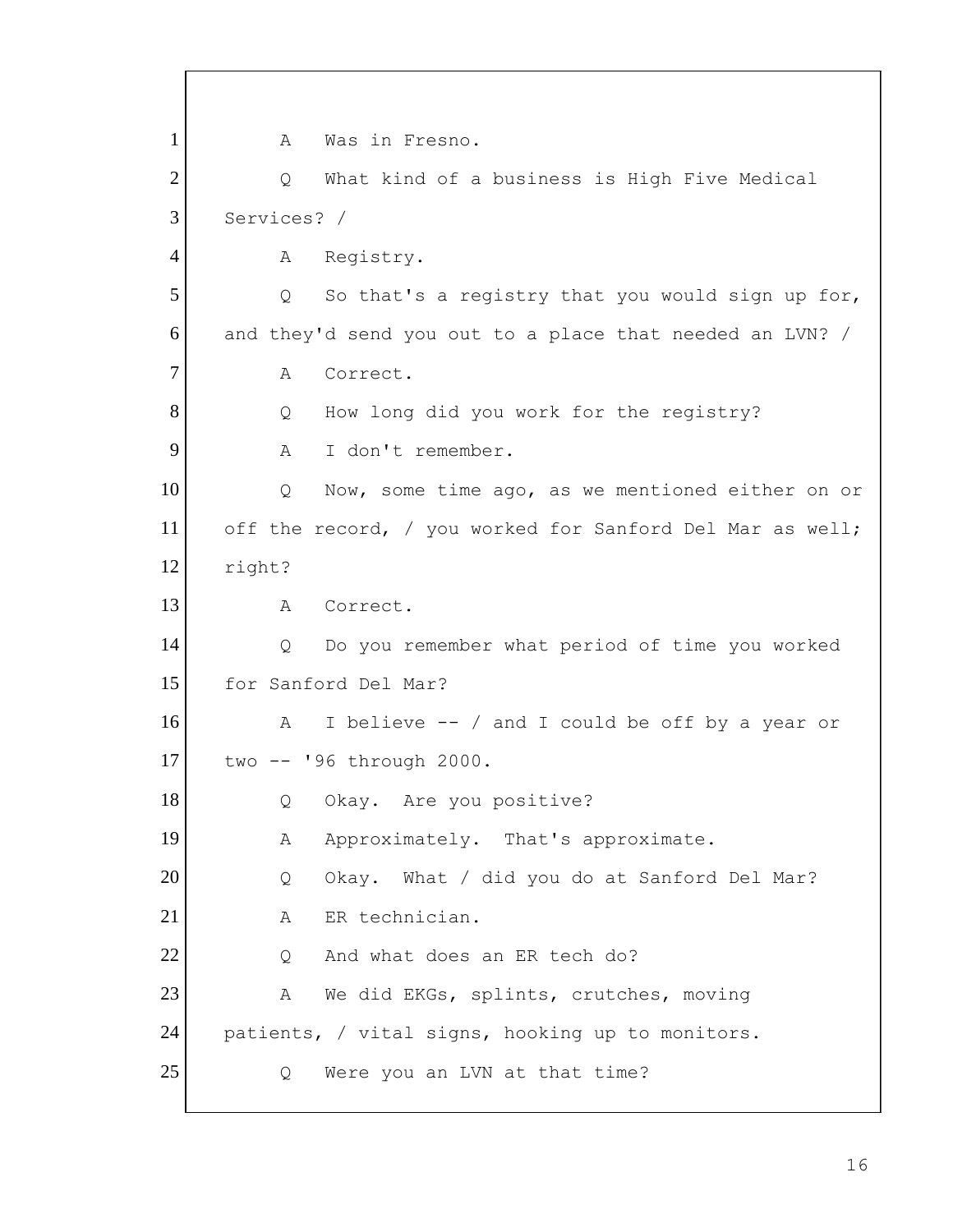1 A No.  $2$  Q Did you have any licensing at that time when  $*/$ 3 you were working for Sanford Del Mar? 4 A No license. 5 | Q Okay. Now, did you suffer any injuries at all 6 while working for Sanford Del Mar during / the time 7 period of '96 to 2000? 8 A Not at Sanford Del Mar. 9 9 Q Did you ever have an injury to your low back 10 in / your life before August of '15? 11 A Yes. 12 Q And when was the first time in your life you 13 remember having an injury to your low / back that 14 required medical care? 15 A I believe last summer. 16 O Which would be the summer of '15? 17 A Correct. 18 | Q What happened at that time? 19 A I swerved on / the freeway. Somebody almost hit  $20$  me, and I swerved away and then just swerved back into my 21 lane. There was no contact. 22 Q Now, I don't / know if you know, but we have 23 records from other facilities that have seen you for as 24 many as ten years. Some of these records / go way back. 25 There are some records from Dr. Stevens, Catherine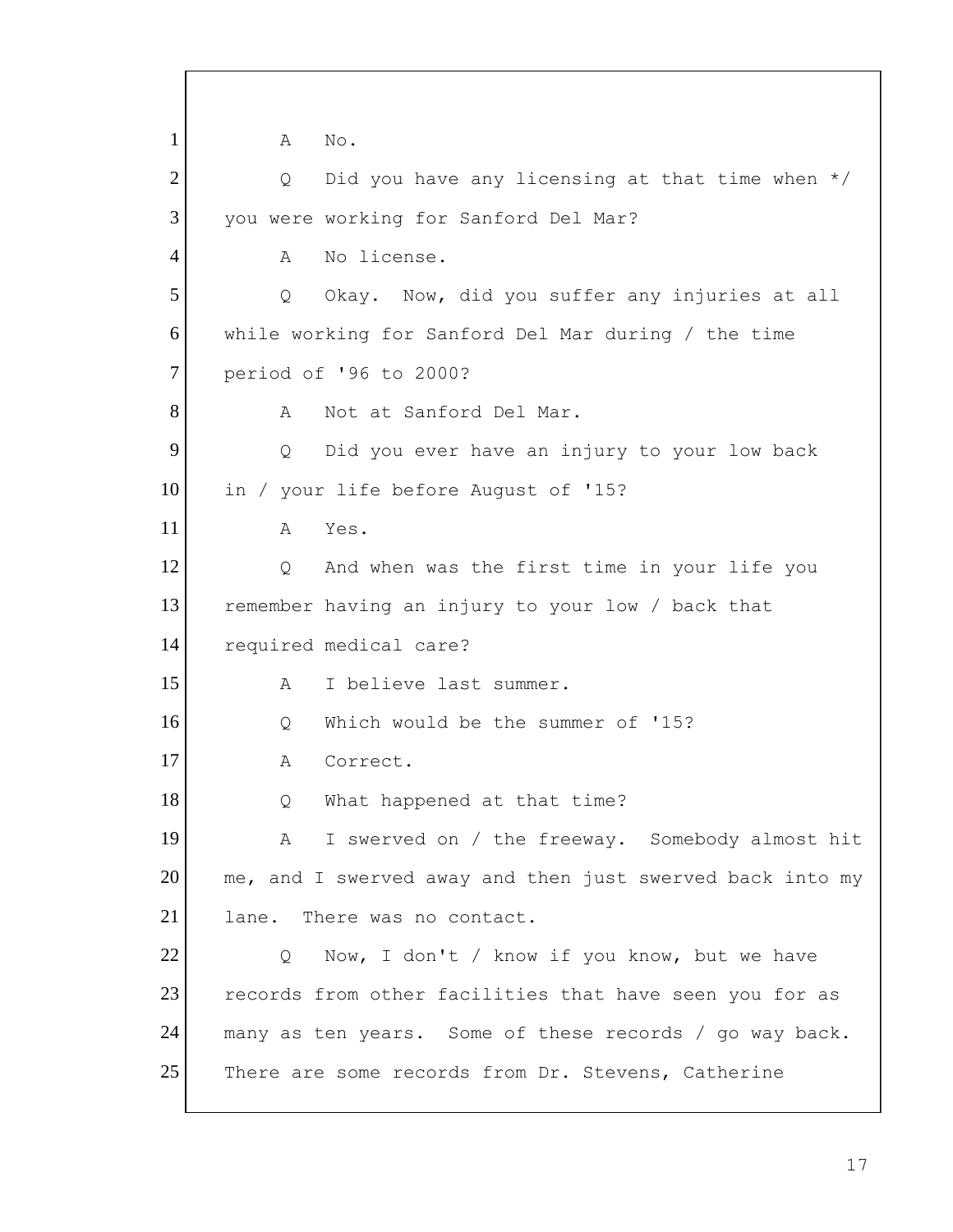1 Stevens. Who is she at Sanford Del Mar family practice? 2 A I don't know. 3 Q People / use language differently. The word 4 | "chronic," does that mean anything to you? What does 5 "chronic" mean to you? 6 MR. SIMMONS: Objection. Vaque and ambiguous. 7 MS. LIVINGSTON: And assumes facts \*/ not in 8 evidence. 9 Q BY MR. THOMPSON: Do you understand the word 10 "chronic"? 11 A All the time. 12 Q Okay. Again, people use it differently. 13 There's an entry in the subpoenaed records / on page 3. 14 It's dated June 4, 2006. And I believe Dr. Stevens 15 is a doctor in Dr. Smith's office. Is Smith your / 16 family doctor? 17 A Yes. 18 | Q And it says that you've had low back pain since 19 1999. 20 MS. LIVINGSTON: It says abdominal pain. 21 MR. SIMMONS: That's chronic ABD pain. 22 MS. LIVINGSTON: Abdominal pain. / 23 MR. THOMPSON: Okay. I can certainly stand 24 corrected. Lower abdominal. I see that there. 25 Q Do you recall ever treating with Dr. Smith for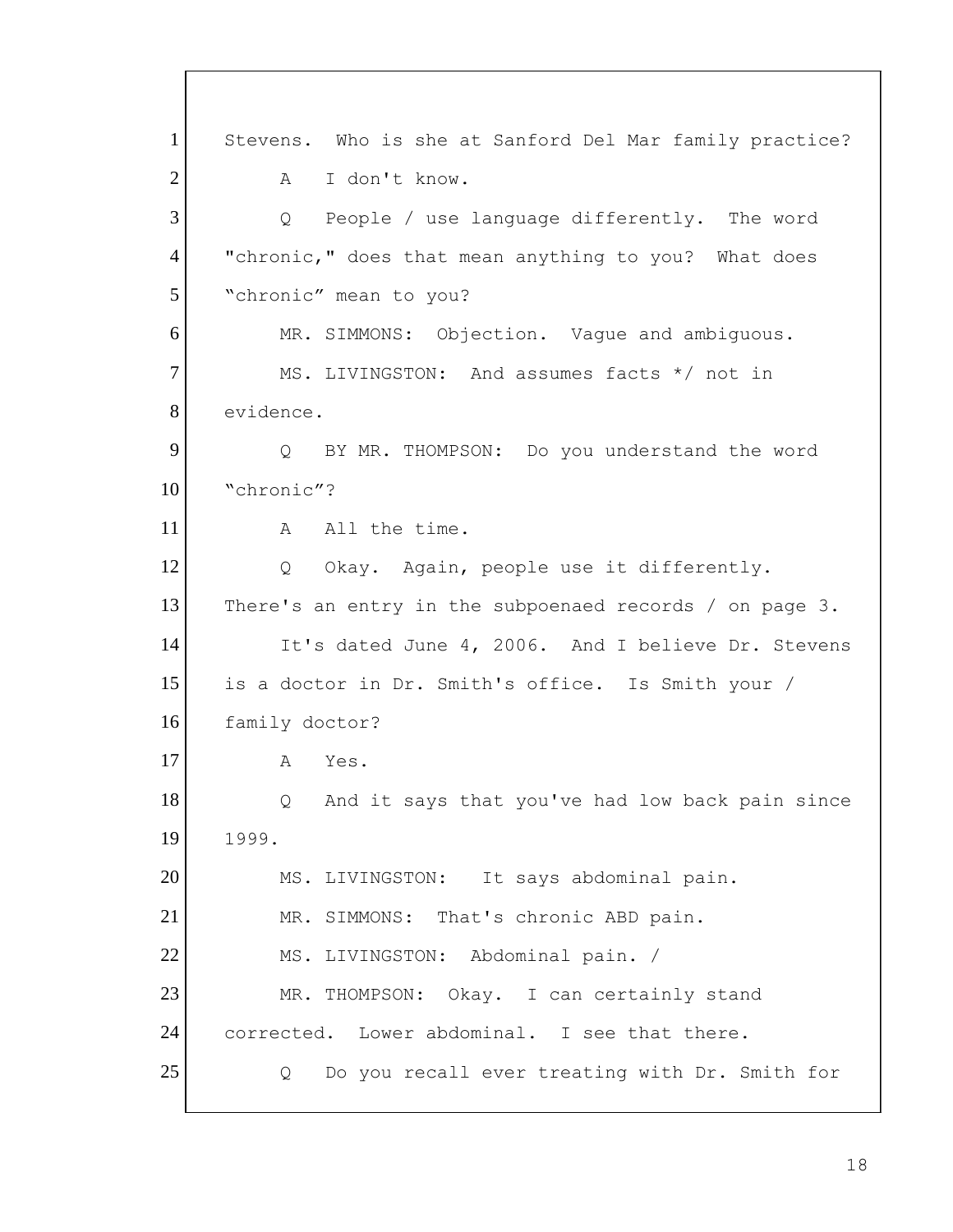$1$  pain  $-$ 2 A Yes.  $3$  Q -- at any / time? 4 When would be the first time you ever saw him for 5 low back pain? 6 A After the incident on the freeway. 7 | Q And do you remember / when that might have 8 occurred? 9 A I believe it was last summer. 10 Q There's a record from August 3 of 2015 in 11 Dr. Smith's records, page 4 / of our records, showing 12 that you had had low back pain going into your lower 13 legs. When you had pain last summer after swerving in / 14 the automobile, did you notice it in your legs as well? 15 A Yes. 16 Q How much time or how many visits do you think 17 you may have  $*/$  had with your physician last summer after 18 you felt that pain in your back? 19 A I don't remember. 20 Q What is your best estimate? Did you see / your 21 physician as many -- as many times as ten for your lower 22 back pain at that time? 23 A I don't remember. 24 Q Do you know if you / were prescribed any 25 medications for your low back last year?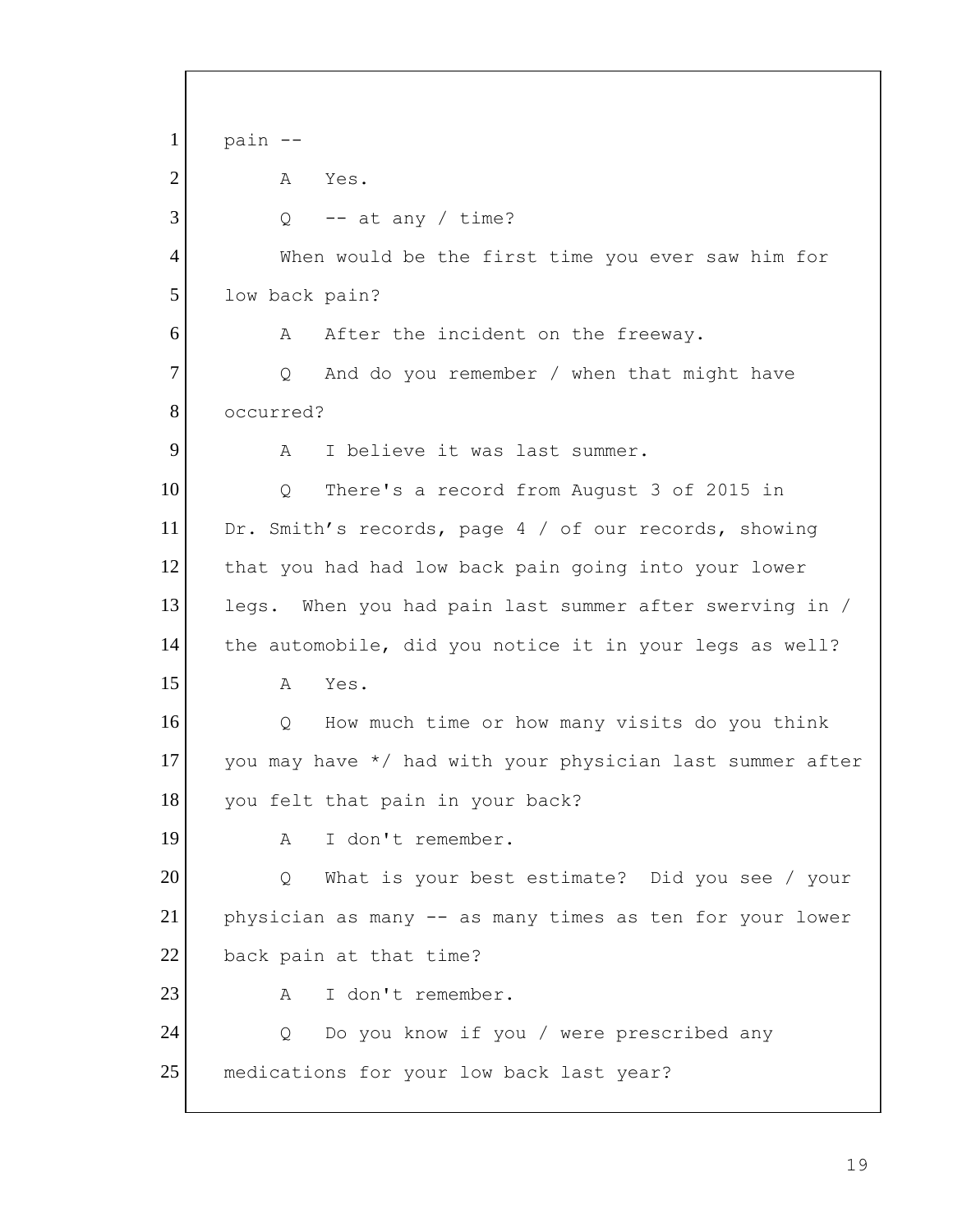1 A I don't recall.  $2$  Q You said a moment ago that you don't recall any 3 injuries while / working at Sanford Del Mar. 4 MS. LIVINGSTON: That's been asked and answered. 5 MR. SIMMONS: But just go ahead and answer it again. 6 Q BY MR. THOMPSON: Did Mr. Simmons represent you 7 in any / workers' comp claims that were filed against 8 Sanford Del Mar?  $9$  A Yes. 10 Q What injury or what was he representing you for? 11 A I had an incident with / my manager, who 12 assaulted me. 13 O I saw that there was a stress claim in here. 14 A Correct. 15 | Q That may be what you're referring to. 16 A Yes. 17 Q But / there are actually two claims here. One 18 of them appears to be to your neck and shoulders and one 19 to your back. 20 MS. LIVINGSTON: There was another / claim against 21 Sanford Del Mar, but it was a stress claim and not 22 related to any physical injury. 23 Q BY MR. THOMPSON: Okay. However, one of them 24 here is \*/ from July of 2012 at AMR. Were you working for 25 AMR in 2012?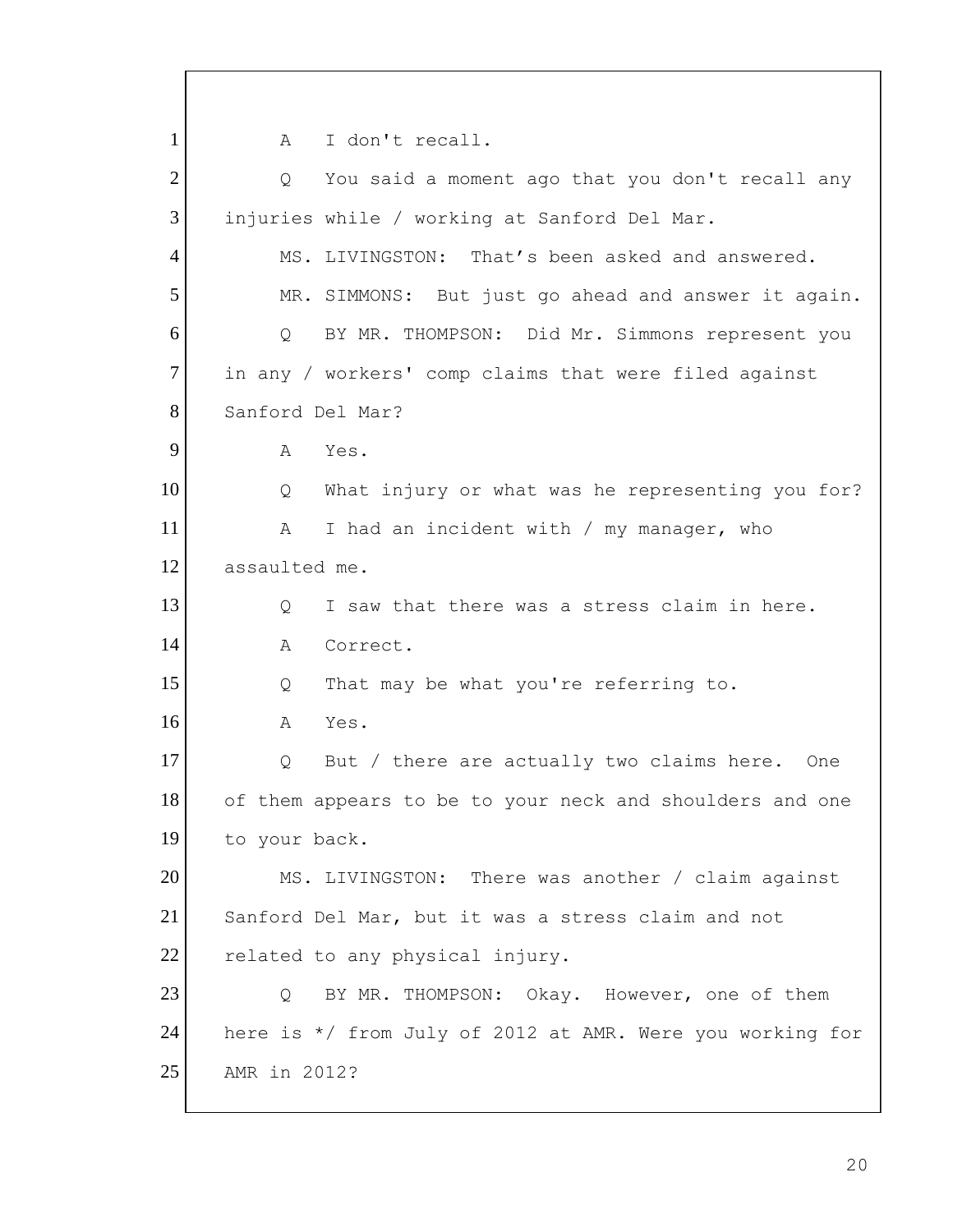1 A Yes, I was. 2 Q How did that/ injury happen? 3 MR. SIMMONS: Before we get there, just to follow up 4 on our discussion with the prior claims, I do note that 5 the disputed claim against / Sanford was ultimately 6 settled. 7 MS. LIVINGSTON: And I also saw that, Counsel. 8 MR. SIMMONS: All right. You can go ahead. I'm 9 sorry. 10 | Q BY MR. THOMPSON: The question before you right 11 now is / do you remember the injury at AMR which occurred 12 in or about July of 2012? 13 A Yes. 14 Q How did that injury occur? 15 A Lowering / a gurney with a patient on it. 16 Q What part of your body was injured? 17 A The neck. 18 | Q Did you injure your lower back at that time? / 19 A No. 20 Q How about your mid back? 21 A No. 22 Q The records mention your right arm and shoulder. 23 Is your testimony different than what is represented in 24 the / documents? 25 A It was upper back.